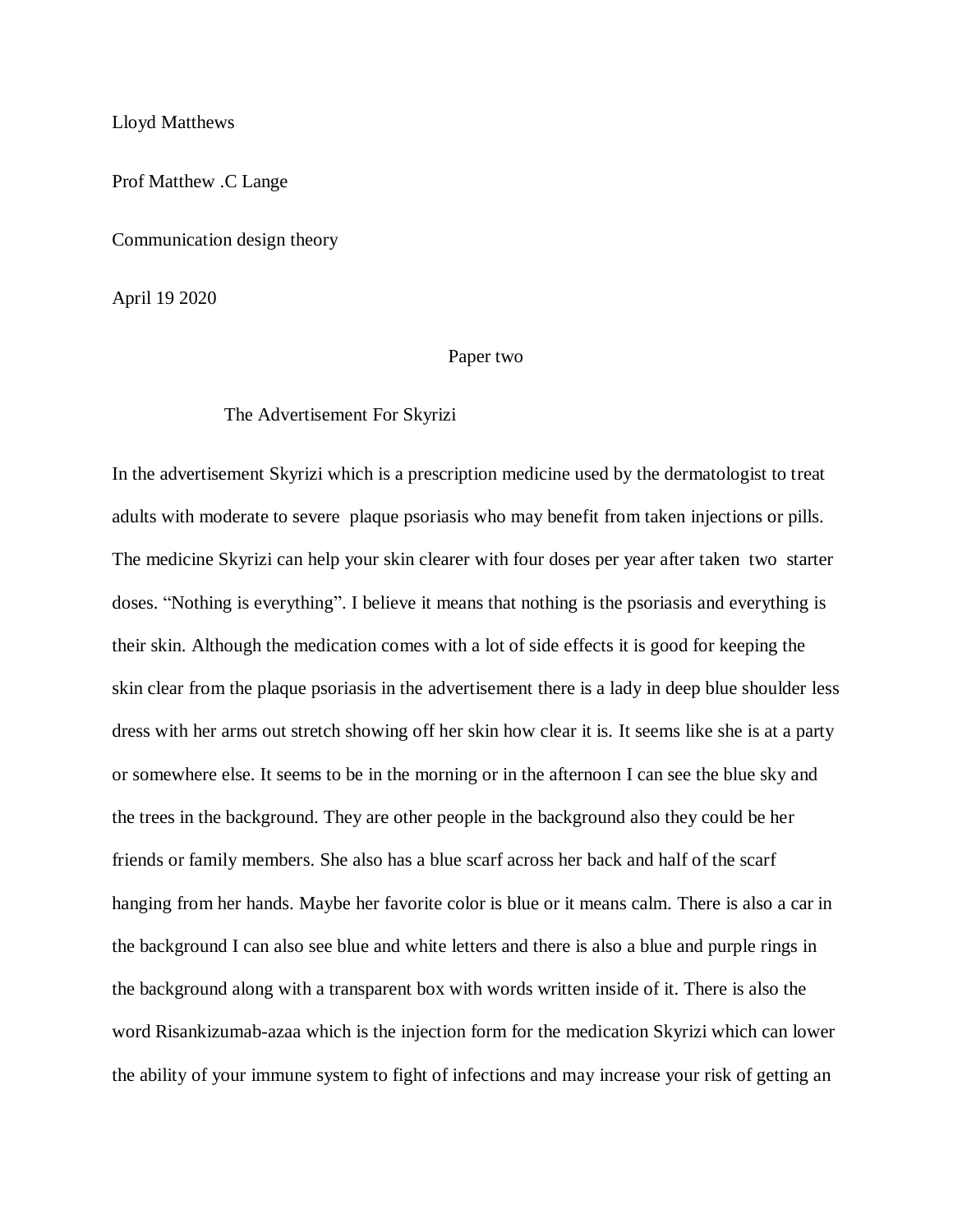infection. Although the medicine Skyrizi comes with a high risk of side effects there are many adults with plaque psoriasis who is willing to take the risk of using it to get a clearer skin for example the lady is which is shown in the advertisement. It also shows how happy she is with her skin. Although the medication comes in both pills and injections I do not believe that it is good for everyone because of the side effects that it has. For example the lowering of the immune system which is a very dangerous thing especially for people who already has a low immune system like for example like a person who already has diabetes. But in the advertisement the lady was showing how well the medication is working for her because she did not have be wearing long sleeve blouses and long sleeve dresses anymore to cover up her arms. In the advertisement the lady also seems to have more confidence in showing of her arms and her shoulders by the way she has her arms out stretch. There is also a gentleman standing behind her looking at her. By the looks of the pair of earrings that she wearing you can see that she is very wealthy. It seems like she is also smiling so I could say that she is more happier with her skin now that she started to use the medication skyrizi. In spite of the side effects that the medication carries. She also wearing a head tie and her hair is comb in a very special way. I believe it shows that she is an conservative in the way how she presents herself. And how she is also focus in on the looks of her skin and her dressing. I can also say that the statement "the opportunity for nothing on my skin means everything to me". Goes well for the adults with plaque psoriasis who is willing to take the risk of using the medication skyrizi with all of it's different side effects and the lowering of the immune system to get a better clearer skin. They are very happy that they no longer have to be wearing long sleeve shirts and long sleeve blouses or long sleeve dresses anymore to cover up their skins they are now free to wear anything they want or what so ever they love to wear. I can also say that the statement is also saying that when you